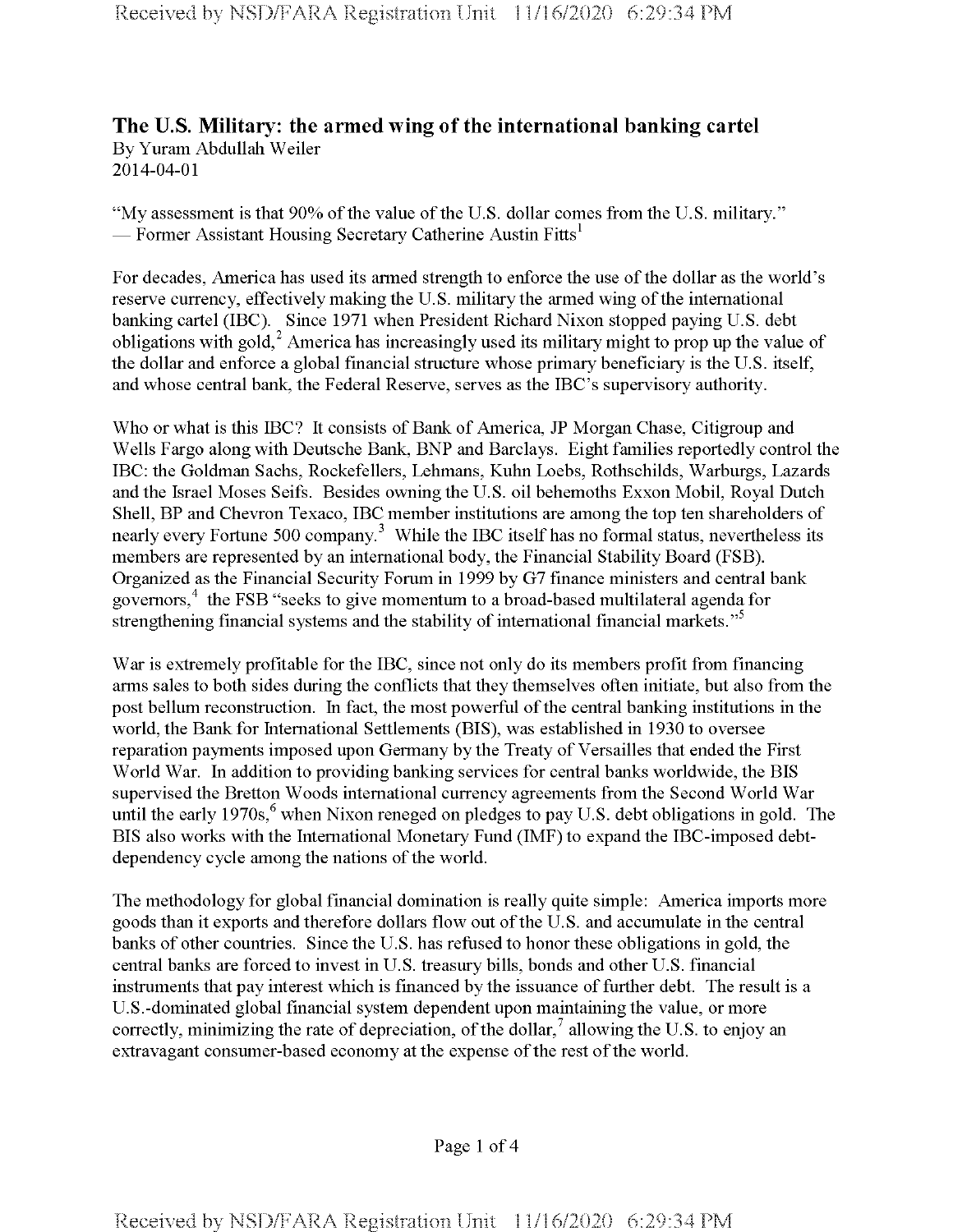Regarding the insidious U.S. debt-domination process, Wall Street analyst Michael Hudson explains that "by running balance-of-payments deficits that it refuses to settle in gold, it has obliged foreign governments to invest their surplus dollar holdings in Treasury bills, that is, to relend their dollar inflows to the U.S. Treasury."<sup>8</sup> The system is somewhat self-perpetuating, for should a non-U. S. central bank decide to divest its dollars, it would effectively sabotage the economy in its own country. Of course, foreign central banks and financial institutions are well aware that by investing in U.S. treasury securities, they will lose money since the Federal Reserve will only turn around and "print" more dollars, thus further diluting the value of their reserves. However, if these foreign institutions would fail to reinvest their dollars in more Tbills, the rate of depreciation of their dollar holdings would accelerate dramatically.<sup>9</sup> Such awareness holds most governments in check, preventing wholesale dumping of dollars, which of course would bring the entire global system down, along with the IBC.

"Hence, demand for U.S. dollars and government and agency bonds continues even as [dollar] value falls. The losses on these holdings represent a tax paid to the 'Empire'," writes Catherine Austin Fitts, adding, "The fundamental system is as old as the hills. It is based on force."<sup>10</sup> Conversely, this ability of the IBC to call upon the U.S. military, which incidentally consumes 40 percent of global military spending, whenever and wherever the cartel's interests are threatened, results directly from the global dominance of the dollar.<sup>11</sup> India-based scholar and social activist Rohini Hensm writes, "It is the dominance of the dollar that underpins US financial dominance as a whole as well as the apparently limitless spending power that allows it to keep hundreds of thousands of troops stationed all over the world."<sup>12</sup> In short, dollar dominance allows the obscenely profligate spending to maintain the U.S. military's global presence, which in turn insures the continuing hegemony of the dollar.

Nevertheless, an increasing number of challenges to this dollar hegemony regime have arisen, some of which have necessitated suppression by the U.S. military. Iraq is a good case in point. In November of 2000, former Iraqi dictator Saddam Hussein announced to the world that Iraq would no longer accept dollars for petroleum transactions. Despite the declining value of the Euro, Saddam demanded payment for Iraqi oil in the troubled currency while declaring dollars to be "the currency of the enemy,"<sup>13</sup> demonstrating that even murderous tyrants, on occasion, can do the right thing. By 2002, Iraqi oil was being traded in Euros, effectively dumping the dollar.<sup>14</sup> Former U.S. President George W. Bush, who was a deputy of the IBC from the oil industry, used the  $9/11$  terrorist attacks as a convenient excuse to invade Iraq in March 2003,<sup>15</sup> thus eliminating Saddam's threat to dollar domination.<sup>16</sup>

When former Libyan leader Muammar al-Qadhafi tried to establish a state-run central bank and trade petroleum in non-dollar currencies,  $17$  the IBC tapped NATO to intervene. On March 19, 2011, a mere month after initial internal unrest, the Transitional National Council "rebels" announced they were establishing the Libyan Oil Company as the supervisory authority on oil production and policies, and designated the Central Bank of Benghazi as the authority for monetary policies. That a local group of rebels one month into a rebellion would form a national oil company and designate a private central bank astounded Robert Wenzel ofthe Economic Policy Journal who remarked, "I have never before heard of a central bank being created in just a matter of weeks out of a popular uprising."<sup>18</sup> Confirming suspicions of IBC involvement, the U.S. Treasury placed sanctions on Qadhafi's National Oil Corporation, but assured the rebels,

Page 2 of 4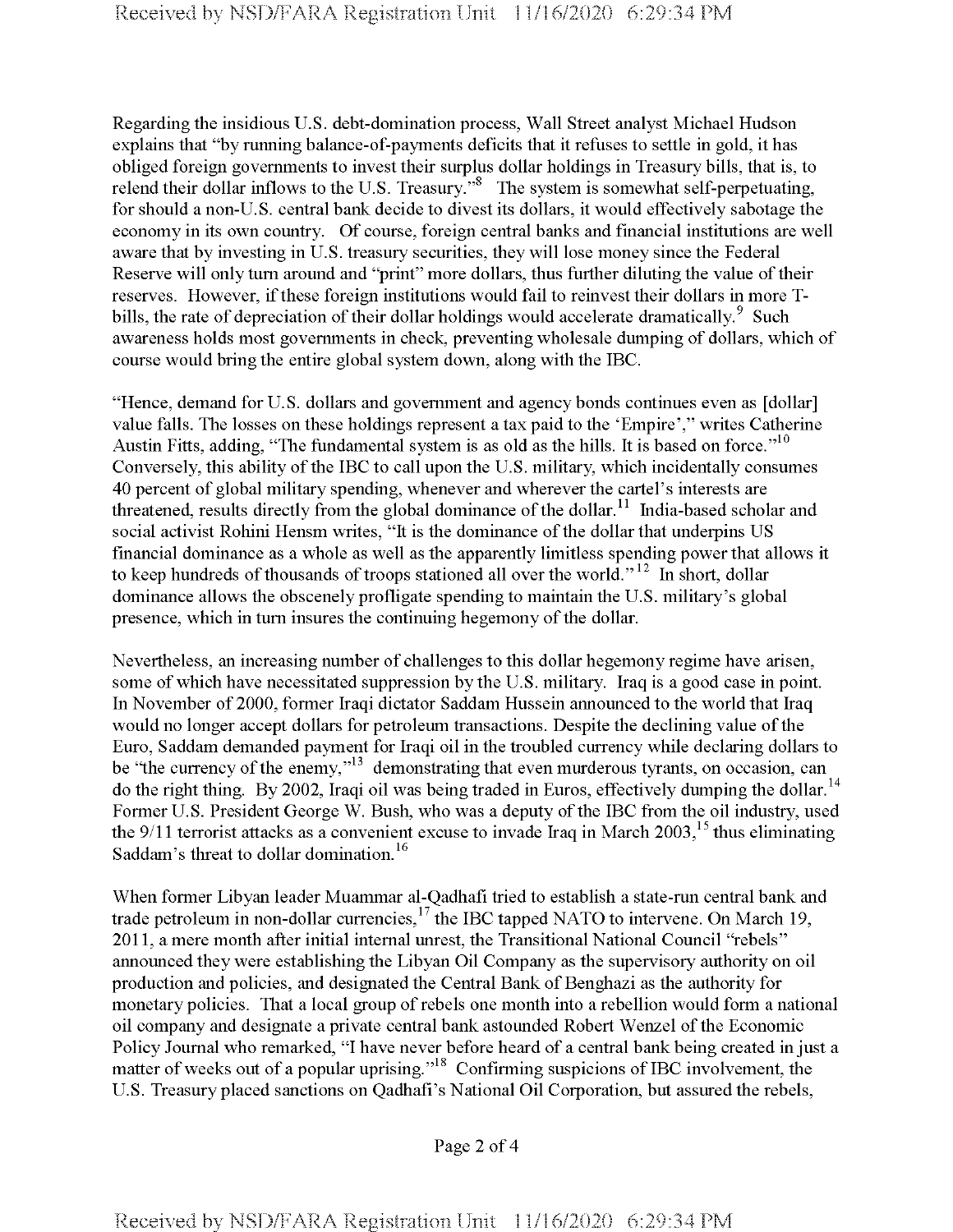"Should National Oil Corporation subsidiaries or facilities come under different ownership and control, Treasury may consider authorizing dealings with such entities."<sup>19</sup>

Other countries have had enough ofthe IBC and its armed wing. Both Russia and China have expressed their distaste for the dollar status quo and U.S. threats of sanctions or military force. On Thursday, Sept. 6, 2012, China announced that any nation in the world that wishes to buy, sell, or trade crude oil can do using the Chinese currency, not the American dollar. Following suit the next day, Russia announced that it would sell China all the crude oil it wanted but it would not accept U.S. dollars.<sup>20</sup> In addition, Russia has recently unveiled a payment system, called the PRO 100 Universal electronic card, designed to bypass the IBC should it again decide to block credit card services to Russian banks.<sup>21</sup> "There is little doubt in my mind but that Russia and China and no doubt many other countries around the world are getting angry as hell about the U.S. abusing its foreign currency privilege," wrote investment banker Jay Taylor.<sup>22</sup>

Iran, of course, has long been targeted by the IBC for refusing to surrender to U.S.-imposed sanctions and threats of military force. Iran had completely eliminated the use of U.S. dollars for oil trading by December 2007<sup>23</sup> and inaugurated its Bourse for trading petroleum in non-dollar currencies in February 2008, coinciding with the  $29<sup>th</sup>$  anniversary of the victory of the Islamic Revolution.<sup>24</sup> Additionally, the IBC has tried to cut off Iran from using SWIFT, Society for Worldwide Interbank Financial Telecommunications, for international transactions,<sup>25</sup> but with the world's second-largest gas reserves and third-largest oil reserves, Iran retains the potential to strike a major blow against U.S. dollar hegemony.<sup>26</sup>

The question is how can we put an end to this stranglehold on the global financial system by the IBC and its armed wing? Hensm gives us a simple, straightforward answer: "Destroy US dollar hegemony, and the 'Empire' will collapse."<sup>27</sup> If more nations join Iran, Russia and China, and opt out of the U.S. dollar protection racket, then this evil "Empire" will surely collapse along with its armed wing.

## Endnotes

Page 3 of 4

<sup>1</sup> Catherine Austin Fitts, "The Military Holds the Dollar Up," *The SoJari Report Blog,* July 30, 2008, accessed March 30, 2014, https://solari.com/hlog/the-militarv-holds-the-dollar-up/.

<sup>&</sup>lt;sup>2</sup> Tina Lynn Evans, "Understanding the Political Economy of Enforced Dependency in the Globalized World: A Springboard for Sustainability-oriented Action," *The Foundationfor the Economics ofSustainability,* 2011, 53, accessed March 30, 2014, http://www.feasta.org/documents/enforced dependency/enforced-dependency.pdf.

<sup>3</sup> Dean Henderson, "The Federal Reserve Cartel: The Eight Families," *Global Research,* June 1, 2011, accessed March 30, 2014, http://www.globalresearch.ca/the-federal-reserve-cartel-the-eight-families/25080.

<sup>4</sup> History, *Financial Stability Board* website, no date, accessed March 30, 2014,

http://www.financialstabilityboard.org/about/history.htm.

<sup>5</sup> Mandate, *Financial Stability Board* website, no date, accessed March 30, 2014, http://www.fmancialstabilitvboard.org/about/mandate.htm.

<sup>6</sup> BIS History - Overview, *Bank ofInternational Settlements* website, no date, accessed March 30, 2014, https://www.bis.org/about/history.htm?l=2.

Catherine Austin Fitts, ibid.

<sup>8</sup> Tina Lynn Evans, ibid., 54.

<sup>&</sup>lt;sup>9</sup> Catherine Austin Fitts, ibid.

<sup>10</sup> Catherine Austin Fitts, ibid.